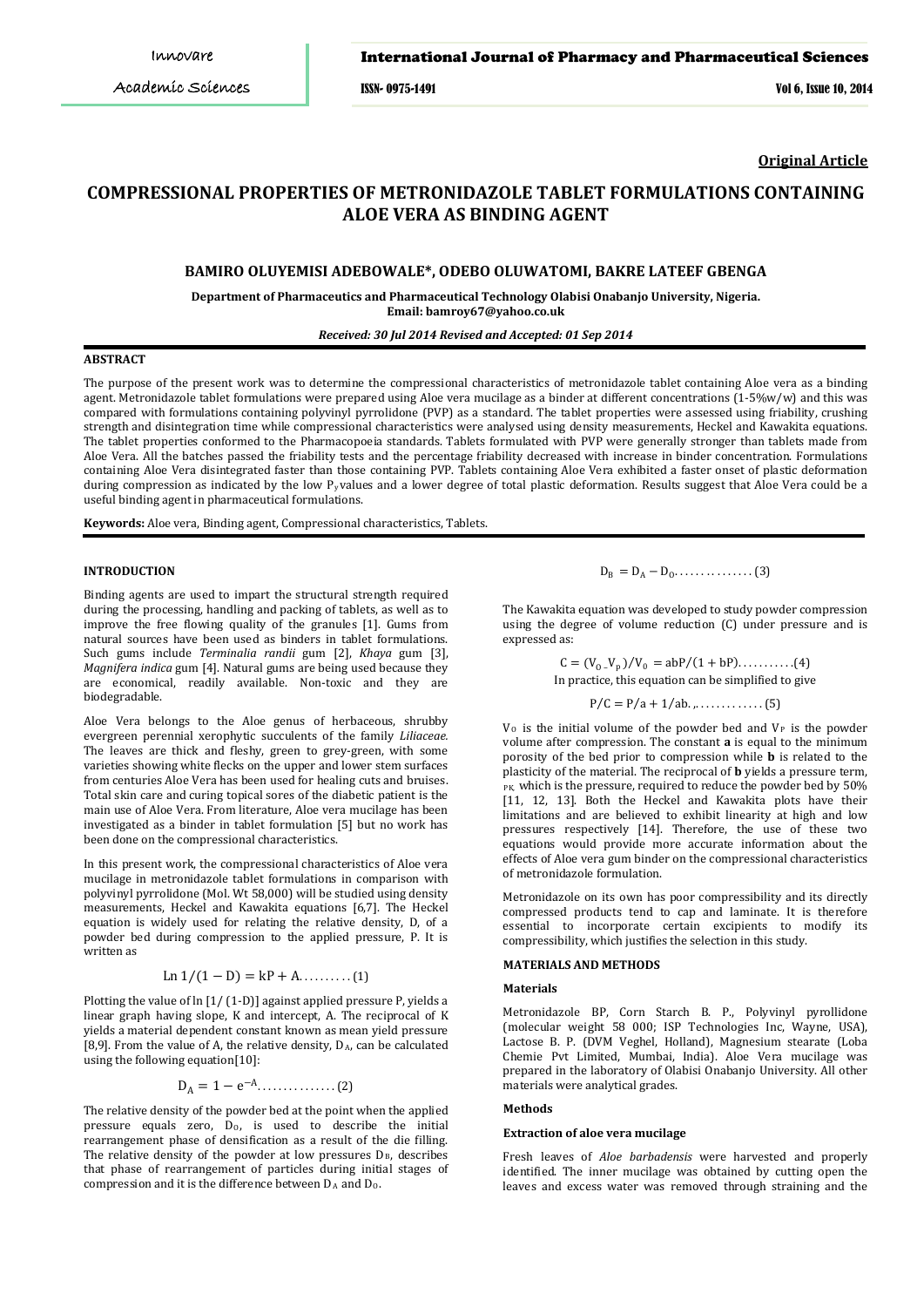resulting slake was washed in acetone. It was then soaked in diethyl ether to precipitate the gum. The gum was spread to allow the evaporation of the diethyl ether and then finally dried for two hours using an oven at 40°C. The dried gum was pulverized and passed through a number 60mesh. (250µm) [5].

### **Preparation of metronidazole granules**

100g batch size of basic formulation containing 60% w/w metronidazole, 30% lactose and 10% corn starch were used. Each ingredient was passed through 250µm sieves before dry mixing for 5 minutes in a planetary mixer. It was then moistened with an appropriate amount of distilled water or PVP and Aloe Vera solution at appropriate concentrations (1-5%). Massing was continued for 5 minutes and the mass was passed through a mesh size 1400µm to produce granules which were dried in hot air oven at 60°C for 2 hours. The dried granules were then dry screened with a sieve mesh 1000µm and the granules obtained were kept in air tight containers for further use. Particle densities of the granules were determined by the pycnometer method using xylene as the displacement fluid.

# **Determination of precompression density**

The bulk density of each formulation at zero pressure (loose density) was determined by pouring the granules at an angle of 45<sup>0</sup> through a funnel into a glass measuring cylinder with an internal diameter of 21 mm and a volume of 50 ml[15]. Determinations were done in triplicate. The relative density of each formulation was obtained from the ratio of its loose density to its particle density

#### **Determination of granule flow rate.**

10g of the granules were passed through a cylindrical funnel with a large stem. The funnel was clamped on a retort stand and the time of flow in seconds through the orifice was taken. The flow rate is the ratio weight of the granules to the time taken to pass through the orifice. Determinations were done in triplicate.

### **Determination of angle of repose**

The angle of repose was determined by the fixed funnel method. The granules after being accurately weighed were taken in a funnel and allowed to flow through the funnel under the force of gravity to form a conical heap. The angle of repose was calculated using the following equation

$$
\tan \theta = h/r.\dots\dots\dots\dots\dots(6)
$$

Where  $\theta$  is the angle of repose, h is height of the heap of the powder and r is the radius of the base of the heap formed by the powder

# **Preparation of tablets**

400 mg of metronidazole granules was compressed for 30 seconds into tablets with predetermined loads on a Carver hydraulic press (Model C, Carver Inc. Wisconsin, USA), using a 10.5 mm die and flat faced punches lubricated with a 1 % dispersion of magnesium stearate in acetone prior to compression.

After ejection, the tablets were stored over silica gel for 24 hour to allow for elastic recovery and hardening. The weights (w) and dimensions of the tablets were measured to within  $\pm 1$ mg and  $\pm 0.01$ mm respectively, and their relative density D was calculated using the equation:

$$
D = w/v_{t}\rho_{s}\dots \dots \dots \dots \dots \dots \dots (7)
$$

Where  $V_t$  is the volume, cm<sup>3</sup>, of the tablet and  $\rho_s$ , is the particle density, gcm-3, of the gum powder.

### **Table 1: Granule properties**

| <b>Binder</b>   | Conc. Of binder<br>$(\%w/w)$ | <b>Bulk</b><br>Density<br>(g/ml) | Tapped<br><b>Density</b><br>(g/ml) | Carr's index<br>(%) | Hausner's<br>Ratio | Particle<br><b>Density</b> | Angle of repose<br>$\left( \circ \right)$ | <b>Flow rate</b><br>(g/sec) | Granule size<br>μm |
|-----------------|------------------------------|----------------------------------|------------------------------------|---------------------|--------------------|----------------------------|-------------------------------------------|-----------------------------|--------------------|
| Control         | $0\%$                        | $0.47 \pm 0.01$                  | $0.50 \pm 0.01$                    | $5.67 \pm 0.06$     | $1.06 \pm 0.00$    | $1.524 \pm 0.00$           | $30.84 \pm 0.06$                          | $3.50 \pm 0.07$             | 350                |
| <b>PVP</b>      | $1\%$                        | $0.44 \pm 0.00$                  | $0.47 \pm 0.01$                    | $6.67 \pm 1.15$     | $1.07 \pm 0.02$    | $1.439 \pm 0.01$           | $30.30 \pm 0.14$                          | $2.92 \pm 0.02$             | 560                |
|                 | 2%                           | $0.48\pm0.01$                    | $0.50 \pm 0.01$                    | $4.33 \pm 2.08$     | $1.04 \pm 0.02$    | $1.467 \pm 0.00$           | $30.44 \pm 0.14$                          | $3.13 \pm 0.02$             | 680                |
|                 | 4%                           | $0.49 \pm 0.01$                  | $0.52 \pm 0.02$                    | $5.00 \pm 4.00$     | $1.05 \pm 0.04$    | $1.340\pm0.01$             | $32.93 \pm 0.10$                          | $2.94 \pm 0.02$             | 720                |
|                 | 5%                           | $0.43 \pm 0.01$                  | $0.46 \pm 0.02$                    | $5.33 \pm 3.06$     | $1.06 \pm 0.03$    | $1.691 \pm 0.00$           | $31.45 \pm 0.06$                          | $2.94 \pm 0.02$             | 800                |
| <b>ALOEVERA</b> | 1%                           | $0.46 \pm 0.02$                  | $0.49 \pm 0.01$                    | $4.33 \pm 3.51$     | $1.07 \pm 0.04$    | $1.430 \pm 0.00$           | $31.00 \pm 0.10$                          | $3.02 \pm 0.02$             | 690                |
|                 | 2%                           | $0.45 \pm 0.01$                  | $0.48 \pm 0.01$                    | $4.33 \pm 3.51$     | $1.08 \pm 0.04$    | $1.441 \pm 0.00$           | $30.54 \pm 0.06$                          | $2.82 \pm 0.03$             | 770                |
|                 | 4%                           | $0.43 \pm 0.01$                  | $0.47 \pm 0.01$                    | $6.67 \pm 1.15$     | $1.07 \pm 0.02$    | $1.420 \pm 0.00$           | $30.11 \pm 0.09$                          | $2.04 \pm 0.01$             | 920                |
|                 | 5%                           | $0.41 \pm 0.01$                  | $0.44 \pm 0.01$                    | $4.67 \pm 1.15$     | $1.05 \pm 0.02$    | $1.376 \pm 0.00$           | $28.85 \pm 0.05$                          | $1.53 \pm 0.01$             | 990                |

# **Table 2: Tablet Prperties**

| <b>Binder</b>   | Conc. of binders<br>$(\%w/w)$ | Crushing strength<br>M | Friability<br>(%) | Disintegration<br>(mins) |
|-----------------|-------------------------------|------------------------|-------------------|--------------------------|
| Control         | $0\%$                         | $9.54\pm 6.09$         | $0.85 \pm 0.03$   | $0.010 \pm 0.00$         |
| <b>PVP</b>      | $1\%$                         | 35.94±14.28            | $0.64 \pm 0.01$   | $0.107 \pm 0.44$         |
|                 | 2%                            | $48.62 \pm 6.51$       | $0.59 \pm 0.02$   | $0.216 \pm 0.02$         |
|                 | 4%                            | $137.32 \pm 8.03$      | $0.51 \pm 0.02$   | $0.247 \pm 0.03$         |
| <b>ALOEVERA</b> | $1\%$                         | 12.96±4.22             | $0.77 \pm 0.01$   | $0.015 \pm 0.00$         |
|                 | $2\%$                         | $21.82 \pm 6.52$       | $0.60 \pm 0.00$   | $0.840 \pm 0.46$         |
|                 | $4\%$                         | $42.18 \pm 21.32$      | $0.52 \pm 0.05$   | $0.231 \pm 0.02$         |
|                 | 5%                            | $42.38 \pm 7.69$       | $0.40 \pm 0.01$   | $0.225 \pm 0.02$         |

# **Table 3: Parameters derived from density measurements and Heckle plot**

| <b>Binder</b> | Concentration | D <sub>0</sub> | Dv     | D <sub>A</sub> | $\mathbf{D}_\mathbf{B}$ |
|---------------|---------------|----------------|--------|----------------|-------------------------|
| <b>PVP</b>    | 1%            | 0.306          | 500.0  | 0.762          | 0.547                   |
|               | 2%            | 0.327          | 200.0  | 0.737          | 0.409                   |
|               | 4%            | 0.366          | 333.3  | 0.791          | 0.425                   |
|               | 5%            | 0.254          | 1000.0 | 0.686          | 0.432                   |
| <b>ALOE</b>   | 1%            | 0.322          | 500.0  | 0.768          | 0.446                   |
|               | 2%            | 0.312          | 1000.0 | 0.768          | 0.455                   |
|               | 4%            | 0.303          | 200.0  | 0.724          | 0.421                   |
|               | 5%            | 0.298          | 166.6  | 0.744          | 0.446                   |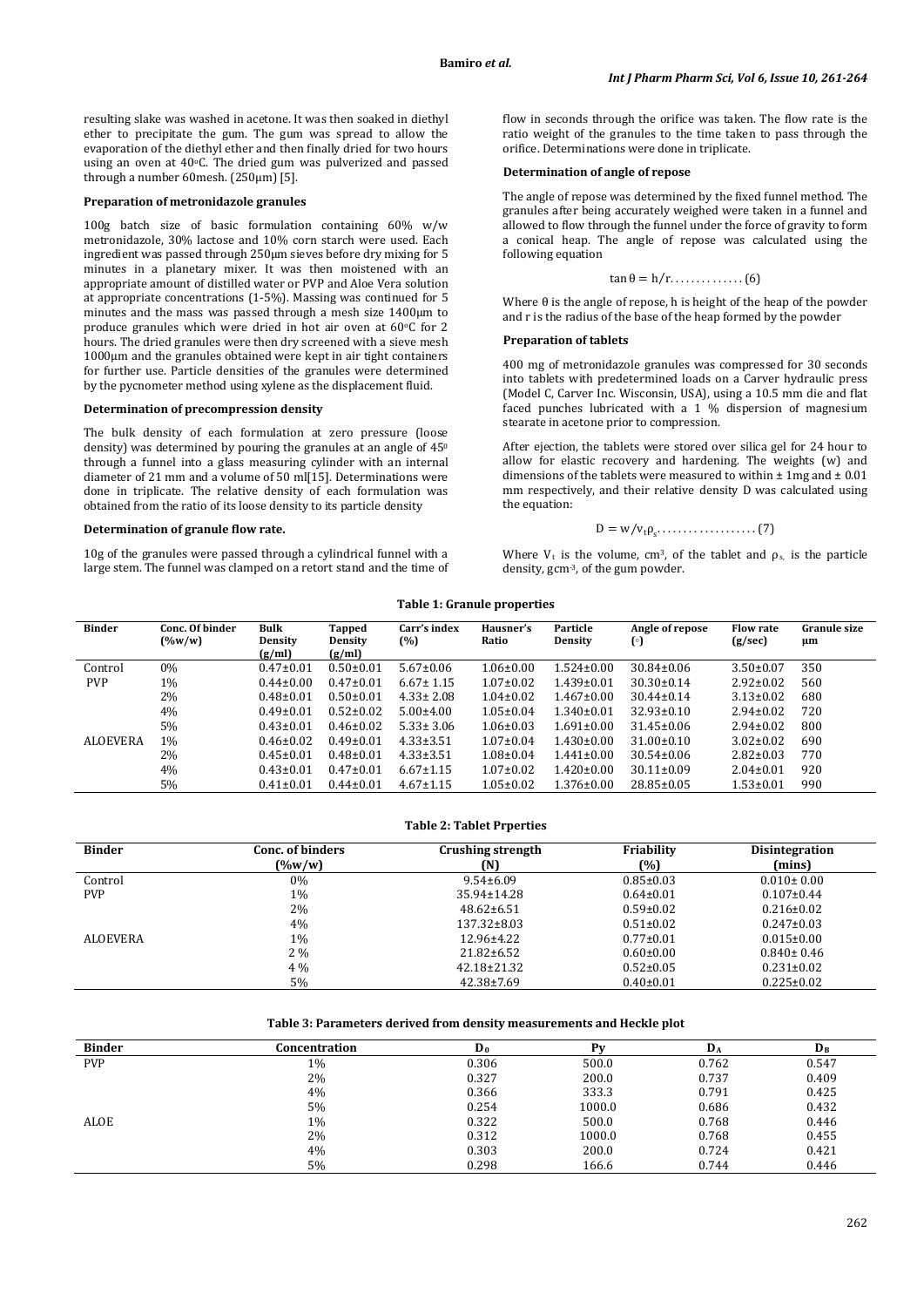| Table 4: Parameters obtained from Kawakita plots |  |  |
|--------------------------------------------------|--|--|
|--------------------------------------------------|--|--|

| <b>Binder</b> | Concentration | a     | $D_1(1-a)$ |        |       |
|---------------|---------------|-------|------------|--------|-------|
| <b>PVP</b>    | 1%            | 0.991 | 0.009      | 204.08 | 0.005 |
|               | 2%            | 0.990 | 0.010      | 71.94  | 0.014 |
|               | 4%            | 0.989 | 0.011      | 78.12  | 0.013 |
|               | 5%            | 0.992 | 0.008      | 22.42  | 0.045 |
| ALOEVERA      | 1%            | 0.991 | 0.009      | 112.36 | 0.009 |
|               | 2%            | 0.991 | 0.009      | 67.57  | 0.015 |
|               | 4%            | 0.992 | 0.008      | 20.12  | 0.050 |
|               | 5%            | 0.992 | 0.008      | 28.01  | 0.036 |



**Fig. 1: Heckel plot of metronidazole tablets at 5% w/w concentration**

# **Evaluation of tablet properties**

# **Determination of tablet crushing strength**

This was determined by measuring the force required to fracture tablet by diametrical compression on a manual hardness tester. Five tablets were tested from each batch of tablets, which were placed between the anvil and a force generated through the spring was applied by turning the screw. The force was measured in Newtons and the average force was calculated.

#### **Determination of tablet friability**

20 tablets from each batch were weighed and subjected to the tumbling action of a friabilator at the rate of 25rpm for 4 minutes. The intact tablets were dusted and re-weighed. The result was expressed as a percentage weight loss by using the formula:

## **Determination of tablet disintegration time**

This was carried out using DBK tablet disintegration test apparatus, DBK instruments, England; containing distilled water as disintegration medium maintained thermostatically at a constant temperature of 37±0.5C. The time taken for five tablets to completely disintegrate was recorded and the mean disintegration time was calculated.

# **RESULTS AND DISCUSSION**

### **Granule Properties**

The result of the granule properties are presented in Table 1. The bulk and tapped densities of the granules of both binders increased with increase in binder concentration. The low densities result when void spaces created by larger powder particles are not filled by smaller particles leading to consolidation of the powder particles [16]. This explains that granules containing Aloe Vera is not as porous as PVP. The lower the Carr's index of a material, the better the flowability and the poorer the compressibility of the material. The compressibility index of granules prepared with both Aloe Vera and PVP was < 15% for all the batches, which indicates good to excellent flow properties [17]. The flow rates were observed to be comparable although there was a decrease in flow rate with increasing binder concentration. This could be as a result of increased bonding and cohesiveness between particles leading to reduction in the flow of granules [18]. Aloe Vera caused a decrease in flow rate of metronidazole granules with increase in concentration compared to PVP, indicating a better flow property than PVP. The results of the physicochemical properties of the various batches of metronidazole tablets are presented in Table 2, all batches showed acceptable uniformity of weight as none had percent deviation in weight > 5% as stipulated by the British Pharmacopoeia [19]. The significance of this test is to ensure that the tablets in each lot are within the appropriate size range.

# **Crushing strength and friability**

The mechanical properties of the tablets are indicators of the ability of the tablets to withstand the rigors involved in manufacture, transportation, dispensing and usage. Two important parameters used to quantify the mechanical properties of tablets are crushing strength and friability. The crushing strength of the tablet increased as the concentration of binder increased. Binders promote plastic deformation of particles and thereby increase the area of contact for inter-particulate bonding [20], subsequently leading to the formation of more solid bonds in the tablet. The crushing strength of the tablets is measured because tablets need sufficient mechanical resistance to withstand stresses and strains of transportation and storage. It is an essential criterion in the determination of the ability of the tablets to resist chipping, abrasion or breakage under conditions of storage, transportation and handling before storage. Crushing strength was observed to be higher with PVP at all the concentrations employed compared to those formulations containing Aloe Vera. This indicates that tablets made from PVP had stronger bonds than those produced with Aloe Vera. Another tablet property related to crushing strength is friability, which is designed to evaluate the ability of the tablet to withstand abrasion during packaging, handling and shipping. For compressed tablets, percentage loss in weight of  $\leq 1\%$  is acceptable [19]. From the results, all the batches passed the friability tests. The percentage friability however decreased with increase in binder concentration. Formulations with PVP had lower friability valuesand this correlates with the result of the crushing strength.

# **Disintegration time**

The disintegration time increased with increase in increase in binder concentration for both binder formulations. Formulations with PVP had a higher disintegration time compared with that of Aloe Vera. This can be attributed to the high crushing strength exhibited by tablet formulations with PVP.

#### **Compression characteristics**

The compressional characteristics of the binders were evaluated using the Heckel and Kawakita plots. Each of the plots is known to have its limitations. Heckel plots exhibits linearity at high pressures while Kawakita exhibits linearity at low pressures [14, 21]

Heckel plots for the formulation at 5% w/w concentration are shown in Fig 1, while values obtained from the Heckel plot are presented in Table 3.  $D_0$  value represents the degree of initial packing in the die as a result of die filling. Formulations containing PVP binder had the highest  $D_0$  values; formulations containing Aloe Vera had the lowest. This result indicates that formulations containing PVP exhibited the higher degree of packing in the die. The Db value represents the particle rearrangement phase in the early compression stages and tends to indicate the extent of particle or granule fragmentation, although fragmentation can occur concurrently with plastic and elastic deformation of constituent